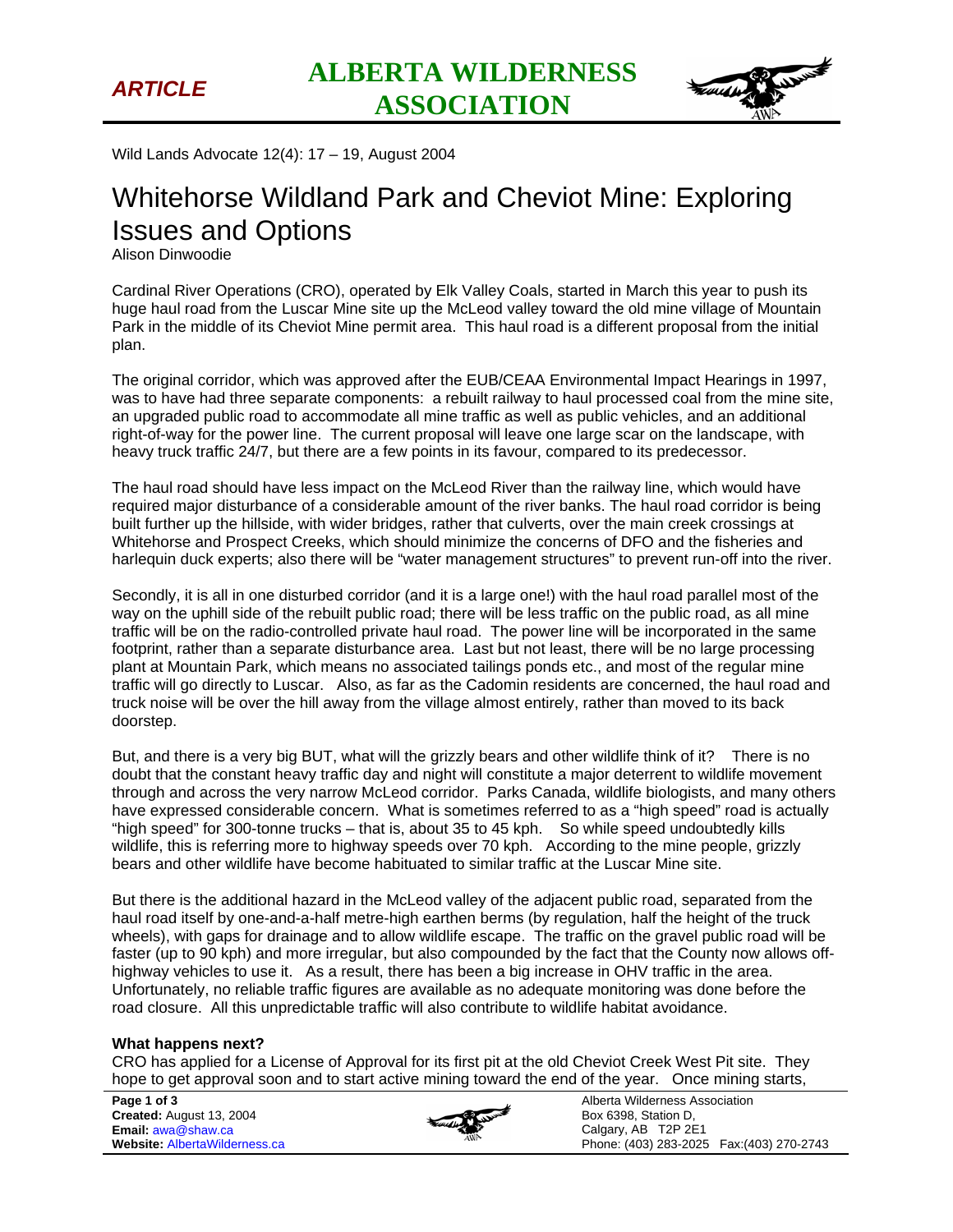

*ARTICLE* **ALBERTA WILDERNESS ASSOCIATION** 



access to the west of the Grave Flats road will probably be restricted north of the old Mountain Park townsite. The public road should be open by that time, allowing direct access to the Cardinal Divide and Mountain Park OHV Staging Area. There will still be access, by foot only, along the west ridge of the Cardinal Divide and along the base of Tripoli and Cheviot Mountains, as this is within the Whitehorse Wildland Park (WWP) boundaries.

The whole question of access, apart from obvious restrictions at active mining sites, is to be reviewed soon by a regional access management committee. Decisions regarding OHV access during and postmine reclamation is going to be the next big concern.

## **What can we do?**

Assuming there are no further delays (depending on Ben Gadd's appeal for an EIA) and active mining starts, the best thing to do is to keep a close eye on the mine and make sure it lives up to its commitments. As stewards of the WWP, this is one of the roles that the Alberta Native Plant Council (ANPC) and Edmonton Section, Alpine Club of Canada (ACC) have been playing for several years now – but that could be the subject of another whole article!

One of the major factors considered as contributing to the cumulative effects of the mine at the 1999 Hearings was that of OHV access, the need to protect the land adjacent to the mine as a buffer between the mine workings and Jasper National Park (JNP) and concern that OHVs would be displaced to this and other more sensitive areas, such as the Cardinal Headwaters.

The Mountain Park area at the centre of the Cheviot Mine permit is at present a great playground for OHVs, as it is crisscrossed by old mining roads, exploration trails, etc. – "pristine" it ain't, as some would have you believe! I should perhaps clarify that in addition to the Mountain Park staging area for OHVs, Mountain Park is the recognized old mining village site on the Grave Flats road and includes the recently refurbished local cemetery, where the Mountain Park Environmental Protection and Heritage Society has been putting in a lot of hard work. The village site and cemetery have been recognized by the mine as a valuable heritage site and are not included in the mine workings. So I find the term used by some of the environment groups of a new Mountain Park or Mountain Wildland Park a bit confusing.

In addition, the presence of the existing Whitehorse Wildland Park has been underestimated. This extended the previous Cardinal Divide Natural Area, as recommended by the Panel in 1997, to provide an essential buffer between the mine and JNP. (Cheviot Mine is not "adjacent" to JNP as is frequently stated – the Whitehorse Wildland Park is!)

A Forest Land Use Zone (FLUZ) is also in existence, extending from Highway 16 south to the Brazeau river, along the borders of JNP and basically all the Prime Protection Alpine Zone 1. It includes the Luscar and Gregg Mines as well as Cheviot, so legislative means of controlling OHV access already exists. Between the Whitehorse Wildland Park – where a large number of the significant plant species are already protected, the Mountain Park heritage site, and the FLUZ, we already have substantial protection for some of the land of concern to environmental groups.

But, and again a big BUT, there needs to be effective control and limitations on OHV access in these sensitive areas. The Cheviot Mine held a stakeholders access management plan meeting recently, the stakeholders being almost entirely those with an interest in motorized recreation access. As a steward of the adjacent WWP, I had requested to be included, but unfortunately I was unable to attend, so I sent in a written submission.

I pointed out the various recommendations and conditions that are required to be met – in particular, the need for better regional access planning, taking into account all the cumulative effects of roads for oil,



Alberta Wilderness Association Box 6398, Station D, Calgary, AB T2P 2E1 Phone: (403) 283-2025 Fax:(403) 270-2743